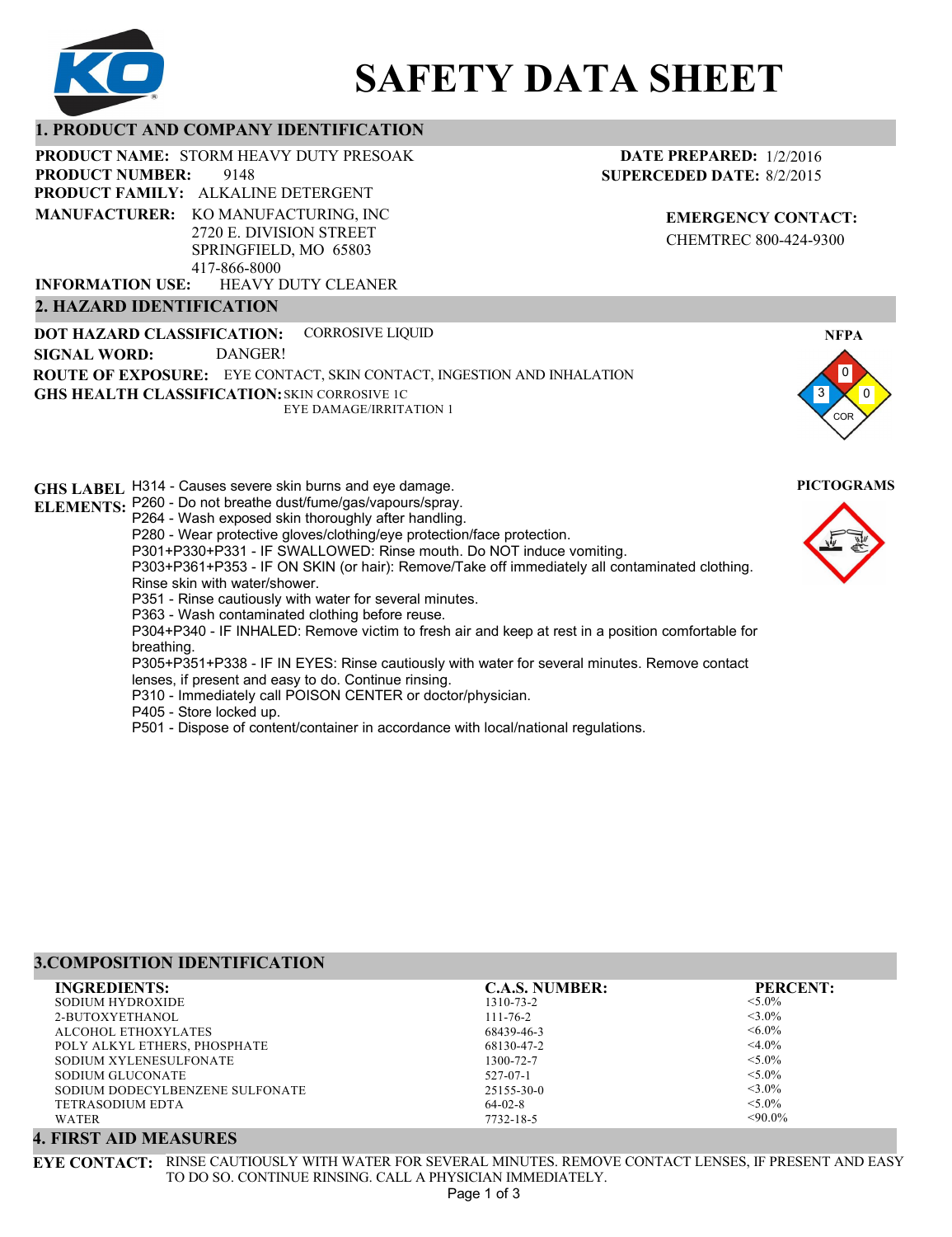# **4. FIRST AID MEASURES - CONTINUED**

**SKIN CONTACT:** WASH EXPOSED SKIN THOROUGHLY AFTER HANDELING. REMOVE/TAKE OFF IMMEDIATELY ALL CONTAMINATED CLOTHING. RINSE SKIN WITH WATER/SHOWER. GET MEDICAL ADVICE/ATTENTION.

**INGESTION:** RINSE MOUTH. DO NOT INDUCE VOMITING. IF CONSCIOUS, GIVE LARGE QUANTITIES OF WATER TO DRINK. CALL A POISON CENTER OR PHYSICIAN IMMEDIATELY.

**INHALATION:** REMOVE VICTIM TO FRESH AIR AND KEEP AT REST IN A POSITION COMFORTABLE FOR BREATHING. GIVE OXYGEN OR ARTIFICIAL RESPIRATION AS NEEDED. CALL A POISON CENTER OR PHYSICIAN IMMEDIATELY.

# **5. FIRE FIGHTING MEASURES**

**FLAMMABLE PROPERTIES:** NON FLAMMABLE.

**FLASH POINT:** DOES NOT FLASH.

**SUITABLE EXTINGUISHING MEDIA:** DRY CHEMICAL, FOAM OR CARBON DIOXIDE, WATER SPRAY.

**UNSUITABLE EXTINGUISHING MEDIA:** NOT ESTABLISHED.

**SPECIFIC HAZARDS ARISING** NONE KNOWN.

**FROM THE CHEMICAL:**

**PROTECTIVE EQUIPMENT AND PRECAUTIONS FOR FIREFIGHTERS:** APPPROVED) AND FULL PROTECTIVE GEAR. WEAR SELF-CONTAINED BREATHING APPARATUS (PRESSURE DEMAND MSHA/NIOSH

# **6. ACCIDENTAL RELEASE MEASURES**

**PERSONAL PRECAUTIONS:** AVOID CONTACT WITH EYES AND SKIN. SPILL AREA MAY BE SLIPPERY. WEAR PROPER PROTECTIVE EQUIPMENT WHEN DEALING WITH RELEASE.

**ENVIRONMENTAL PRECAUTIONS:** CONTAIN SPILL TO AVOID RELEASE TO THE ENVIRONMENT. KEEP CONTAINER TIGHTLY CLOSED.

**METHODS FOR CONTAINMENT** DIKE AND CONTAIN SPILL. COLLECT LIQUID WITH AN INERT ABSORBENT AND **AND CLEAN-UP:** TRANSFER TO CONTAINER FOR REUSE OR DISPOSAL.

# **7. HANDLING AND STORAGE**

**HANDLING:** HANDLE WITH CARE AND AVOID CONTACT WITH EYES AND SKIN. ALWAYS WEAR PROPER CHEMICAL RESISTANT PROTECTIVE EQUIPMENT 29CFR1910.132-138. WASH THOROUGHLY AFTER HANDLING.

**STORAGE:** AVOID RELEASE TO THE ENVIRONMENT. STORE IN LOCKED STORAGE USING CORROSIVE RESISTANT CONTAINERS. KEEP OUT OF REACH OF CHILDREN.

# **8. EXPOSURE CONTROLS/PERSONAL PROTECTION**

**ENGINEERING CONTROLS:** IF MIST LEVELS ARE HIGH SPECIAL VENTILATION MAY BE REQUIRED.

**EYE / FACE PROTECTION:** CHEMICAL SAFETY GOGGLES AND FULL FACE SHIELD.

**SKIN PROTECTION:** CHEMICAL RESISTANT GLOVES AND IMPERVIOUS APRON AND BOOTS.

**THRESHOLD LIMIT VALUE (TLV):** SODIUM HYDROXIDE, 2 MG/M³; 2-BUTOXYETHANOL, 20 PPM

# **9. PHYSICAL AND CHEMICAL PROPERTIES**

**PHYSICAL STATE:** LIQUID.

**APPEARANCE: ODOR: BOILING POINT: FREEZING POINT:** NOT ESTABLISHED. **SPECIFIC GRAVITY:** 1.08 **pH (1%):** NOT ESTABLISHED. 11.6-12.0 DARK BROWN LIQUID. LIGHT SOLVENT SCENT.

**EVAPORATION RATE:** LESS THAN 1.

**FLASH POINT:** DOES NOT FLASH.

**VISCOSITY: REALITIVE DENSITY:** 9.0 LBS./GL. **SOLUBILITY: VAPOR PRESSURE:** NOT ESTABLISHED. SOLUBLE.

NOT ESTABLISHED.

**VAPOR DENSITY:** NOT ESTABLISHED.

**DECOMPOSITION** NOT ESTABLISHED. **TEMPERATURE: PARTICAL COEFFICIENT:** NOT ESTABLISHED.

**N-OCTANOL/WATER**

**LOWER FLAMMABILITY/EXPLOSIVE LIMIT:** NOT ESTABLISHED.

**UPPER FLAMMABLE/EXPLOSIVE LIMIT:** NOT ESTABLISHED.

**AUTO-IGNITION TEMPERATURE:** NOT ESTABLISHED.